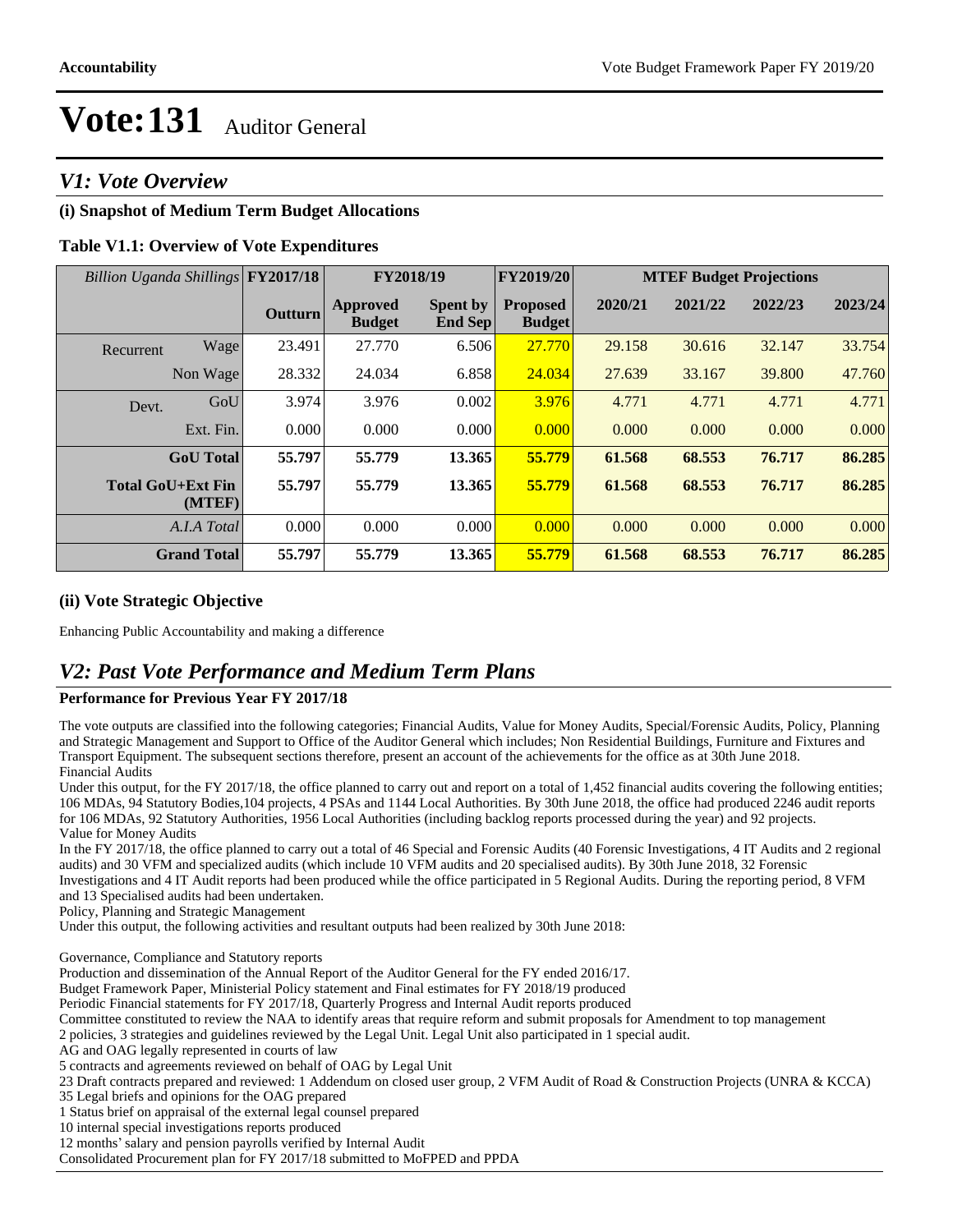Board of Survey conducted and Report produced 12 Monthly reports produced and submitted to PPDA Maintenance of office facilities Routine service and maintenance of all electrical installations at Audit House Routine service and maintenance of lifts at Audit House, Routine maintenance servicing of AC units at Audit House)and Minor plumbing repairs on Audit house. All IT and Transport equipment maintained Payment of 12 months' security allowances, cleaning and utility bills 4 responses to internal and external audit queries prepared Communications and Stakeholder Engagement Verifying and Uploading of and converted reports (PDFs) to the website and shelving Archived Audit Reports Reproducing and disseminating entity audit reports for MDALGs and LLGs. 26 stakeholder engagement workshops and 8 meetings with Development partners held PAC Technical updates attended by Department of Parliamentary Liaison 1 Parliamentary Committees' sensitization of VFM reports to LGPAC held 12 audit verification reports produced 8 monthly Parliamentary minutes and feedback reports provided Quarterly updates of database on status of audit reports and report undertaken 189 briefs prepared for reports discussed by Audit committees for 147 Parliamentary sessions supported 4 Reports on AG's report recommendations adopted by oversight committees and the House produced Report leaflets for 8 summarised performance audit reports produced by PR Unit Intranet designed and approved LG PAC meetings attended by PR staff Media training workshops undertaken in Jinja, Masaka, Mbale, Mbarara,Soroti, Gulu, Arua and Fortportal. 3 lots of IEC material, 1000 Diaries, 1000 calendars and 1000 Christmas cards procured and distributed 5 OAG information flyers published The OAG PR Unit coordinated participation in MTN marathon, CSR activities and various exhibitions and road shows Policies, Manuals, Strategies and Guidelines Outsourcing supervision guidelines developed. 88 audit outsourcing evaluation reports produced Draft OAG Competence framework produced Practice guide on documents used in the audit process developed Human Resource Management and Development Gratuity for contract staff paid 12 months' Subscription for online resources, newspapers and adverts paid 12 Months' staff salaries paid and 15% NSSF contribution remitted Staff transfers and performance appraisal managed All staff training activities managed and coordinated 12 staff recruited and 12 staff promoted Monitoring of group life insurance service providers done Technical Support to Audit activities All audit staff trained in Financial Audit Manual, Compliance Audit Manual and audit of financial statements TeamMate libraries and software reviewed and a new version implemented 31 Audit pre-issuance and 10 post issuance review reports produced Four (4) directorates supported in the implementation of the Regularity Audit Manual, 2013. Workshops with MIS BPR consultant held and reports produced. MIS TORs have been finalized and submitted to KfW seeking a no-objection Project 0362: Support to Office of the Auditor General 3 OAG regional offices were fenced 2 motor vehicles were procured TeamMate audit software licenses procured 70 laptops. 31 desktops and assorted ICT equipment procured

Assorted furniture and fixtures were procured

#### **Performance as of BFP FY 2018/19 (Performance as of BFP)**

The vote outputs are classified into the following categories; Financial Audits, Value for Money, Policy, Planning and Strategic Management and Support to Office of the Auditor General which includes; Non Residential Buildings, Furniture and Fixtures, and Transport Equipment. The subsequent sections therefore, present an account of the achievements of the office as at 30th September 2018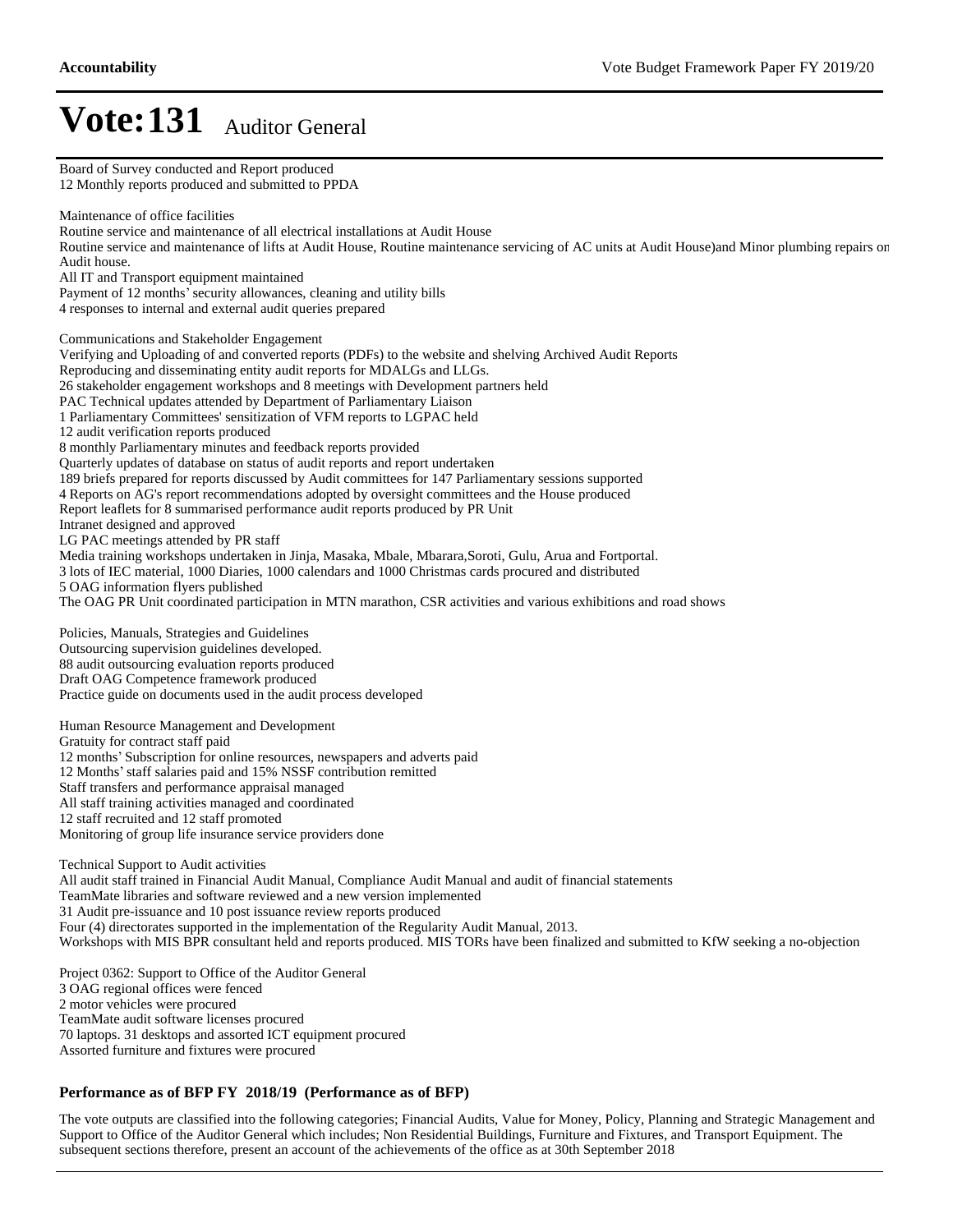Under this output, for the FY 2018/19, the office plans to carry out and report on a total of 1,118 financial audits under Programme 1, covering the following entities; 90 MDAs, 113 Statutory Bodies, 128 projects, 4 PSAs, and 783 Local Authorities. By 30th September 2018, the office had produced 126 audit reports. These covered 118 schools, 6 statutory authorities and 3 projects. Value for Money Audits In the FY 2018/19, the office planned to carry out a 18 VFM and specialized audits (which include 12 VFM audits and 6 Specialized audits) and 38 Forensic and Special Audits which include 31 Forensic Investigations, 5 IT Audits and 2 Regional Audits, under Programme 2 (Value for Money and Specialized Audits). By 30th September 2018, the office had conducted 7 VFM Main studies, produced 4 management letters for infrastructure audits, produced 15 Special Audit plans and 3 IT Audit plans. Policy, Planning and Strategic Management Under this output, the following activities and resultant outputs had been realized by 30th September 2018: Governance, Compliance and Statutory reports Annual Financial statements for FY 2017/18, Quarterly Progress and Internal Audit reports produced 4 responses to internal and external audit queries prepared Internal policies, manuals, strategies and guidelines reviewed by the Legal Unit Contracts and MoUs reviewed on behalf of AG and the OAG Legal briefs and opinions for the OAG prepared AG represented in the courts of law 2 internal special investigations reports produced 3 months' salary and pension payrolls verified by Internal Audit Consolidated Procurement plan for FY 2018/19 submitted to MoFPED and PPDA Contracts and evaluation committee meetings held Board of Survey conducted and Report produced 3 Monthly reports produced and submitted to PPDA Maintenance of office facilities Routine service and maintenance of all electrical installations at Audit House Routine service and maintenance of lifts at Audit House, Routine maintenance servicing of AC units at Audit House and Minor plumbing repairs on Audit house. All IT and Transport equipment maintained Payment of 3 months' security allowances, cleaning and utility bills 1 quarterly branch IT maintenance visit undertaken and 1 quarterly IT report produced Communications and Stakeholder Engagement 1240 reports for schools and tertiary institutions backlog reproduced and disseminated 930 backlog audit reports for Lower local governments archived PAC Technical updates attended by Department of Parliamentary Liaison 1 Parliamentary Committees' sensitization of VFM reports to LGPAC held Report leaflets for 8 summarised performance audit reports produced by PR Unit Intranet launched and rolled out 1 lot of IEC material procured 1 OAG information flyer published The OAG PR Unit participated in 3 external exhibitions Briefs and Audit verification reports produced Technical support given to Parliamentary sessions during discussion of audit reports 3 monthly Parliamentary minutes and feedback reports provided Quarterly updates of database on status of audit reports and report undertaken 1 Report on AG's report recommendations adopted by oversight committees and the House produced 4 stakeholder engagement workshops held 5 meetings with Development partners held Monthly subscription for online resources, newspapers and adverts paid Policies, Manuals, Strategies and Guidelines Outsourcing policy reviewed and approved OAG Monitoring and Evaluation framework reviewed Internal Audit Manual developed and approved by Top Management Human Resource Management and Development Internal and external advertisements of vacant positions 3 Months' staff salaries paid and 15% NSSF contribution remitted

All staff training activities managed and coordinated

Medical and Group life insurance schemes managed

15 staff promoted and 4 new engineering consultants recruited

Office contributions towards burial expenses managed

Financial Audits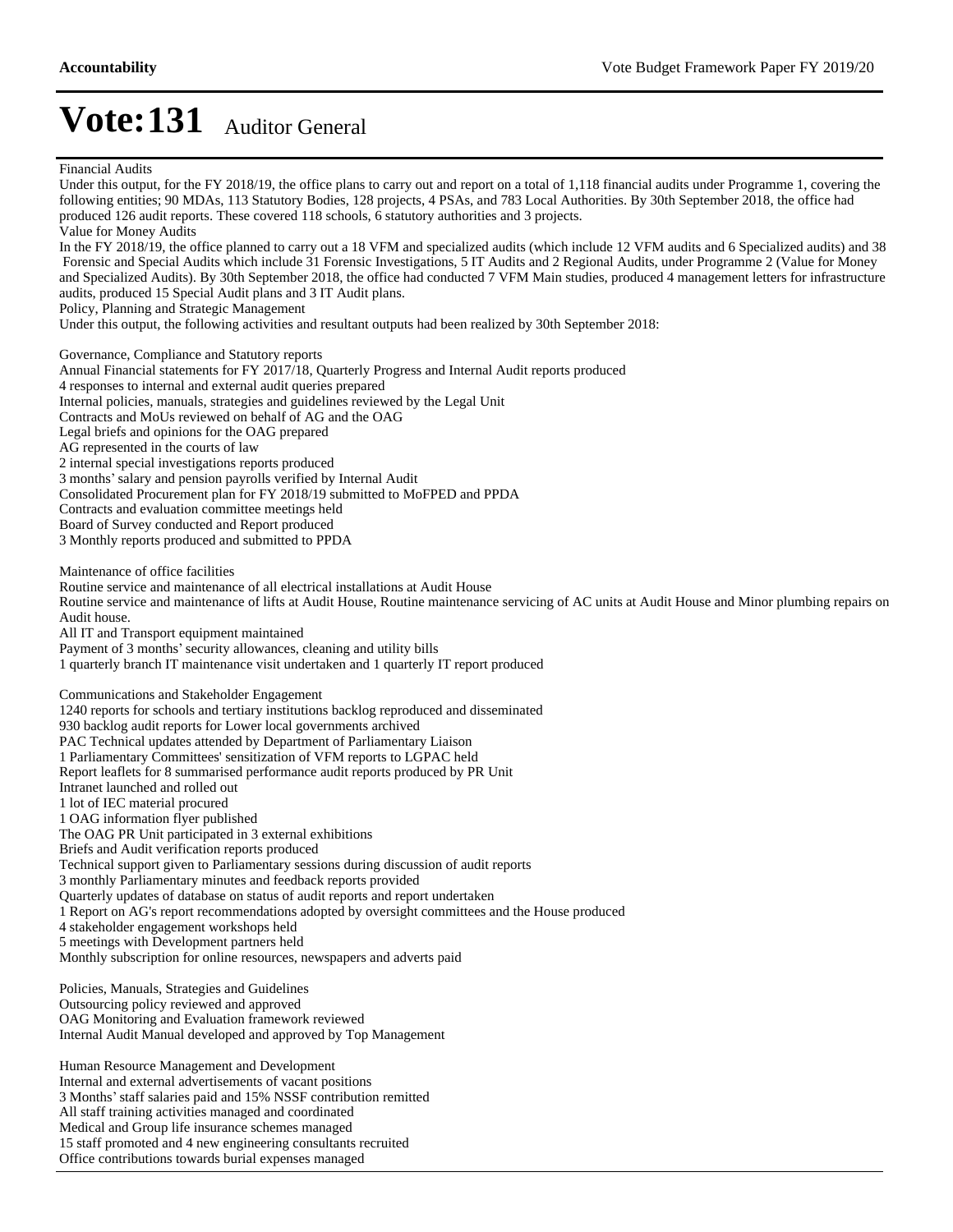Technical Support to Audit activities

100 audits outsourced and 15 audit outsourcing evaluation reports produced

Draft Quality Control manual finalized awaiting approval

2 staff facilitated training of other Supreme Audit Institutions under AFROSAI-E

Report writing guidelines reviewed and updated

### **FY 2019/20 Planned Outputs**

The vote outputs are classified into the following categories; Financial Audits, Value for Money, Policy, Planning and Strategic Management and Support to Office of the Auditor General which includes; Non Residential Buildings, Purchase of Office and ICT Equipment, including Software, Furniture and Fixtures, and Transport Equipment. The subsequent sections therefore, present the planned outputs for the FY 2019/20. Financial Audits

Under this output, for the FY 2019/20, the office plans to carry out and report on a total of 1233 financial audits under Programme 1, covering the following entities; 114 MDAs, 69 Statutory Bodies, 63 projects, 4 PSAs, and 983 Local Authorities.

The office has also prioritized audits of Treasury Memoranda and Budget execution/implementation. Value for Money Audits

In the FY 2019/20, the office plans to carry out a 12 VFM and specialized audits (which include 10 VFM audits and 2 Specialized audits) and 35 Forensic and Special Audits which include 30 Forensic Investigations and 5 IT Audits. The office shall also participate in 2 Regional Audits, under Programme 2 (Value for Money and Specialized Audits).

Policy, Planning and Strategic Management

Under Sub - Programme 1: Headquarters, the office plans to undertake/produce the following:

Governance, Compliance and Statutory reports

Annual Report of the Auditor General for the year ended 2019 processed and disseminated Annual Financial Statements for the FY ended 30th June 2019 produced and submitted Donor projects managed for FY ended 30th June, 2020 and reports produced. Half-year and Nine Months' Financial Statements for FY 2019/20 produced and submitted Update asset register as at end of 30th June 2020 Review existing finance, accounting and reporting frameworks Produce Policy Statement, Budget Framework Paper and Budget Estimates for the FY 2020/21 Carry out market research to create an average market price data bank Design a mechanism to monitor procurement plan implementation and giving feedback to the different stakeholders Hold Procurement and Out-sourcing Contract, Negotiation and Evaluation committee meetings Develop, maintain and update the prequalification list for the service providers Review the NAA, 2008 and Article 163 of the Constitution, 1995 Represent AG and the OAG in Courts of Law and other legal fora Compile status of Court cases that arise out of recommendations of the Auditor General's Report Risk identification, assessment, measurement, monitoring and enhancing awareness of risk owners 4 quarterly branch support/monitoring carried out and reports produced. All OAG branches audited for compliance by Internal Audit and 4 quarterly reports produced Conduct Internal Audit special investigations. Maintenance of office facilities Procurement of IT equipment Subscription for Internet Bandwidth to NITA Uganda, CUG communication solution, Mobile APN Solution and WAN services Maintenance of Audit House and in all regional branches Maintenance contract for Data Center at Audit House, CCTV and Access Control systems and Multi-Functional Printers Maintenance of all transport equipment Generator maintenance, Air conditioning maintenance, Lift maintenance, fire extinguishers, sprinklers, fire-fighting equipment and all electrical maintenance. Management of utilities (electricity, water) and services (security and cleaning) Communications and Stakeholder Engagement Develop, implement and monitor framework for the coordination of engagements with other accountability agencies, professional bodies, development partners, other SAIs and international assignments Stakeholders engaged during and after issuance of audit reports Identification of potential SAIs and engagement of AFROSAI\_E in the external quality assurance reviews. Engage ICPAU and develop cooperation agreement on undertaking Joint QA Reviews of Out sourced Audits

2 Parliamentary committees' sensitization/feedback workshops held

Benchmark with other SAI and attending Technical updates on SAI-PAC relations

<sup>5</sup> audit directorates supported in the implementation of the Financial and Compliance audit manuals

<sup>3</sup> TeamMate software reviews undertaken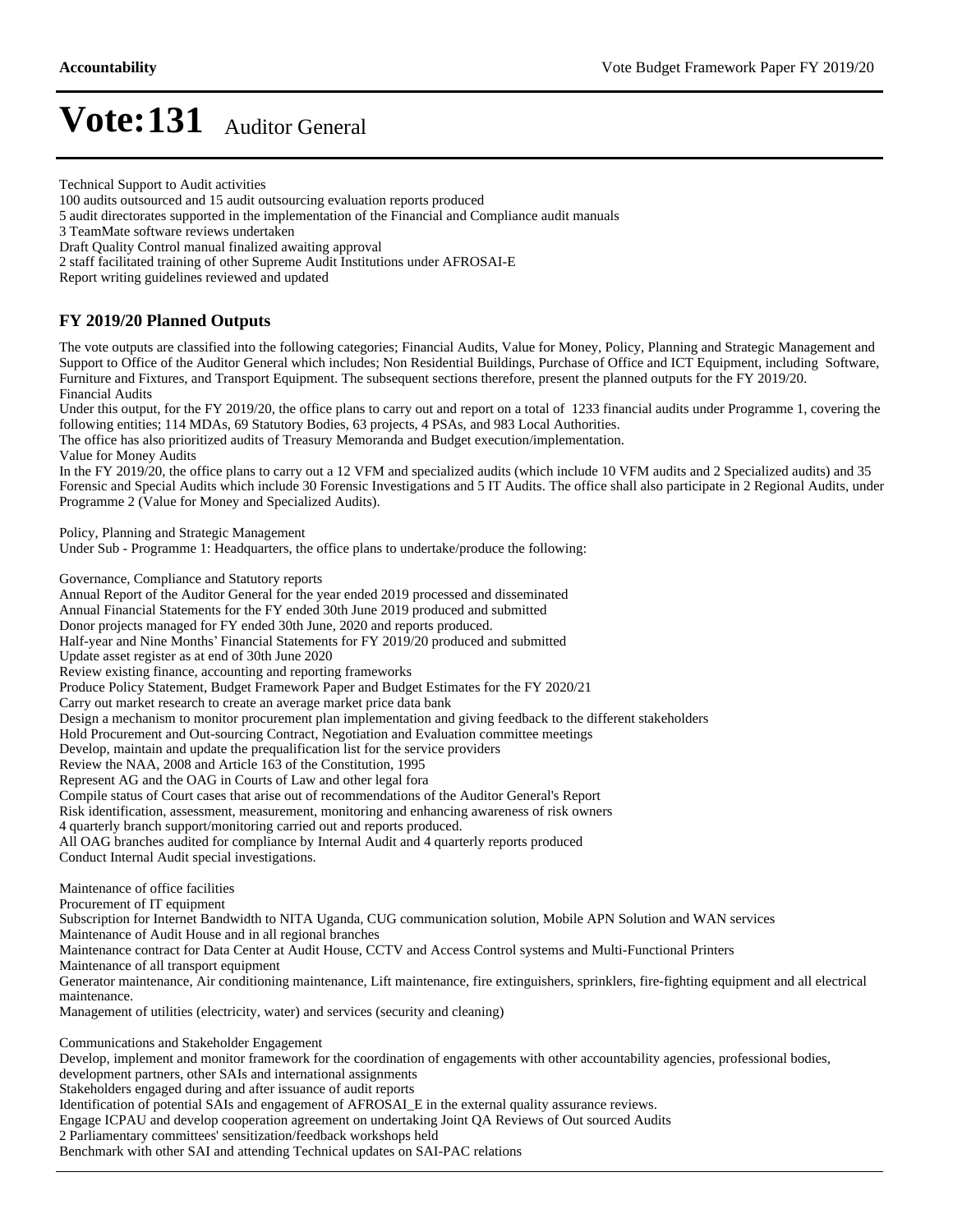Attendance and documentation of oversight committees' resolutions and concerns during hearings including those done at Missions abroad Technical support provided to oversight committees during preparation of reports Briefs, Minutes and feedback reports on Parliamentary discussions produced Effective communication of VFM reports through production of short videos and abridged versions of VFM reports Subscription payment for newspapers and adverts Improve coverage of Audit reports and the Office in the media through engagements Strengthen stakeholder engagements with emphasis on engagements with Regional Public libraries OAG website restructuring and updating content Production of OAG publications i.e information flyers and magzines Establishing and managing social media platforms Attending various international committee meetings and technical workshops Attending AFROSAI-E trainings and technical update conferences Organise charity events and Corporate Social responsibility activities Issue press releases and hold press conferences Coordinate production of information, Education and communication materials and participation in Exhibitions Procurement of OAG promotional material e.g tear-drops, souvenirs, brochures, umbrellas, designed logo, plaques, diaries, calendars, Christmas cards. Policies, Manuals, Strategies and Guidelines Review of policies, manuals and guidelines which are due for update Develop Disaster Management Plan Finalise, approve and implement corporate Social Responsibility Policy Human Resource Management and Development Implementation of office-wide restructuring as informed by Job Evaluation Finalize, approve and implement the Human Resource Strategy Introduce and implement a Competence Based, transparent appraisal and reward system Develop a framework and carry out surveys on OAG Staff Code of Conduct Manage salaries and pension 10% NSSF Contributions remitted for all staff Medical Insurance cover provided and Life Insurance premium paid for all staff Gratuity paid to 36 Contract staff Staff trainings in various disciplines co-ordinated and managed Development of a coaching and mentoring programme Inspecting medical entities which provide services under the Medical Insurance Scheme Staff transfers, recruitment, welfare managed Technical Support to Audit activities Conduct institutional reviews i.e SAI-PMF, ICBF and mid-term strategic plan review Establishing a mechanism for measuring the comprehensive monitoring and evaluation of outcomes and impact of audit work Develop and pilot Teammate libraries for Forensic, IT and Treasury Audits Produce audit verification reports 30 Pre- Issuance (Hot) Reviews and 20 Post- Issuance (Cold) Reviews for RA, PA, FA and PSA audits Timely updating of audit methodology in line with ISSAIs and prevailing circumstances Maintain a Data base on reports discussed by the Committees indicating AG's recommendations and the Committees recommendations. Report on AG's report recommendations adopted by oversight committees and the House produced Project 0362: Support to Office of the Auditor General Construction of staff quarters for Moroto regional office Procurement of Power back-up system for 5 branch offices Annual renewal of the TeamMate Audit Management System license (200 users) Procurement of 20 projectors, video conferencing equipment, PA system, 1 scanners and 40 laptops Procurement of 3 station wagons to replace the aging ones Replenishing the Resource centre with 6 book shelves, 20 chairs, 20 tables. Procuring Mobile shelves, ladders/trolleys, Shelf Archive storage units for the Archives centre Assorted furniture procured according to needs assessment.

#### **Medium Term Plans**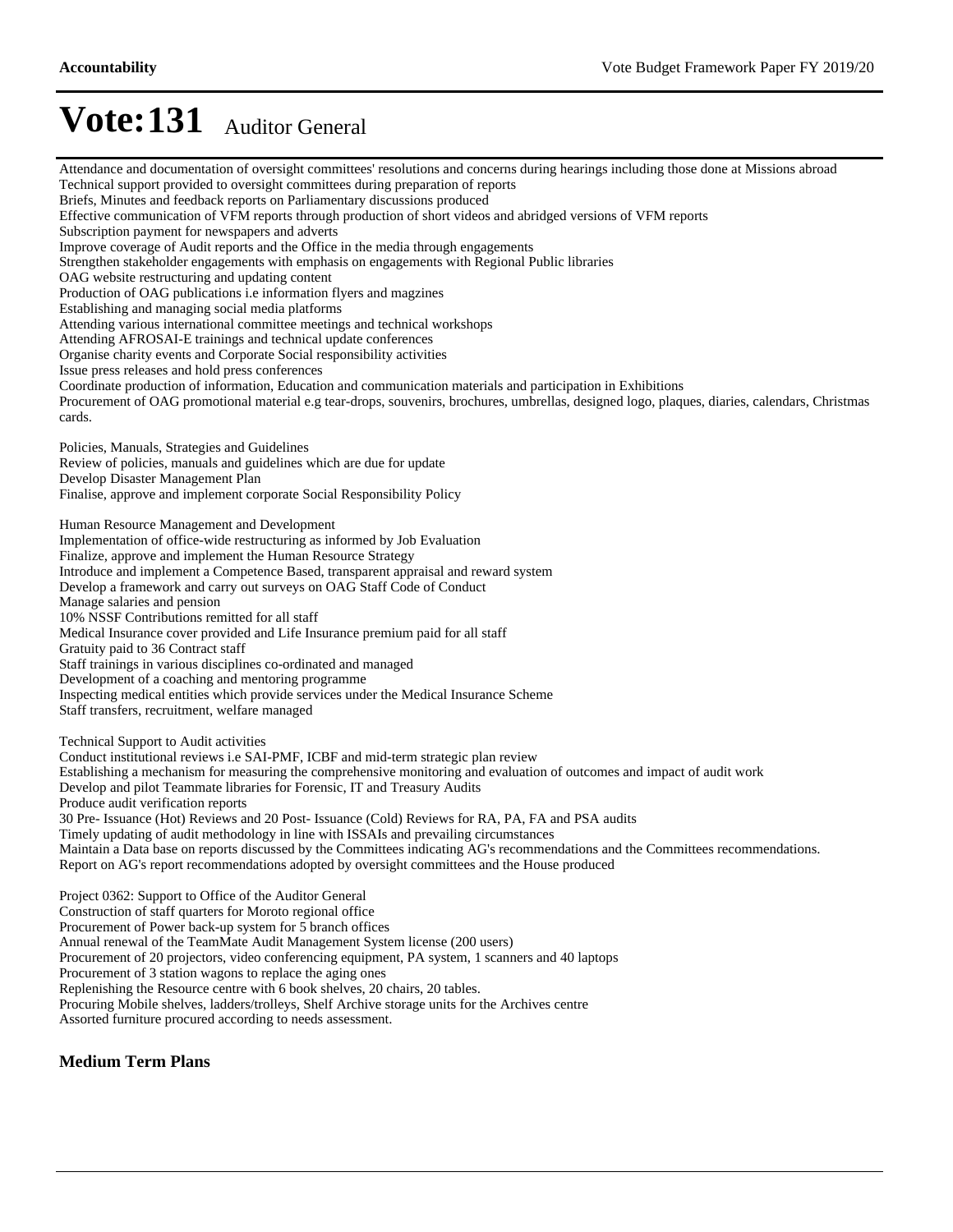In accordance with the Five-Year Corporate Plan (2016-21), the medium term plan of the office is focused on: Improvement on impact of audit through effective gender sensitive stakeholder engagement; Improvement on the timeliness and quality of audit reports; Improving organisational performance; Strengthening financial independence and enhancing operational independence and increasing audit coverage through establishment of regional offices in hard to reach areas.

This will be done through: independent reporting; delivering high quality audits targeting a sustainable equity-driven impact on service delivery; effective support to Parliamentary oversight and scrutiny; adoption of professional approaches and systems in all our operations; conducting real time audits, demonstrating the value and benefits of the OAG through collaborations and effective communication to all our stakeholders; augmenting our IT infrastructure and systems and empowering our Human resources in all aspects of their work.

### **Efficiency of Vote Budget Allocations**

Following completion of the Audit House in 2013, the office has reallocated resources saved from rent to operation and maintenance of the building.

In addition, the office shall focus on staff capacity building through increased utilisation of the resource pool of trainers hence holding equitable inhouse trainings to create savings. In this regard, the office shall also develop an e-learning platform whose digital resources shall be accessed by staff in all regional offices without necessitating travel to the head office.

Due to government-wide emphasis on Performance audits targeting service delivery, the office has undertaken an Integrated Audit Approach to widen the scope of performance audit and to introduce a Value for Money perspective in the way regularity audit is done. In order to do this, the office has allocated more resources to performance audits across all audit directorates.

The office is in the process of proposing amendments to the National Audit Act 2008 and Article 163 of the Constitution, which would give the Auditor General discretion over the management of the scope of audit. This would then inform office procedures on audit resource allocation with emphasis on cost analysis and prioritization of audit activities in line with National objectives and available resources. This will enable the office conduct high impact audits with the limited resources.

The office also plans to establish a Management Information System that will enhance efficiency in operations through the automation of the business processes.

The implementation of the Monitoring and Evaluation policy and framework will enable performance monitoring and therefore efficiency in resource allocation and effective, well informed decision making.

#### **Vote Investment Plans**

For FY2019/20, Budget allocation to capital development remained the same at Shs 3.976Bn. With this amount, the office planned to commence construction living quarters for staff at Moroto regional office, fence one regional offices, procure power back up systems and undertake minor repairs in 5 regional offices. Additionally, furniture and fittings shall be procured for Audit House and selected regional offices. All this is aimed at improving the efficiency of branch operations so as to effectively extend audit services to all regions in Uganda.

3 vehicles shall also be procured to replace the aging fleet at the regional offices which are overdue for replacement.

The budgets for FYs 2020/21 and 2021/2022 indicate that allocations to capital development will slightly increase to Shs 4.77 Bn in both years. This will cater for renovation and expansion of existing regional offices, purchase of specialized IT and audit equipment, acquisition of transport equipment and office furniture.

In FY 2019/20, with support from the Resource Enhancement and Accountability Programme (REAP) and Government of Uganda, the office plans to construct of an off-site training facility. In addition, the office plans to procure and install the final phases of a comprehensive Management Information System.

#### **Major Expenditure Allocations in the Vote for FY 2019/20**

The external audit function in the Accountability Sector is responsible for ensuring that public resources are utilised as appropriated by Parliament. The key objectives of the function are to improve compliance with accountability rules and regulations; enhance prevention, detection and elimination of corruption; and to increase public demand for accountability.

In the FY 2019/20 the Office of the Auditor General has been allocated Shs 55.78 bn including taxes. This includes Shs 27.77Bn for wage, Shs 24.03bn for non-wage and Shs 3.98bn for development.

The budget allocation by programme is as follows; Program 1: Financial Audits - Shs 20.679Bn; Program 2:Value For Money and Specialized Audits - Shs 7.399Bn; Program 3:Support to Audit Services - Shs 23.725Bn and Shs 3.98 for GoU Development). The allocation of GoU development is as follows: Non-residential buildings - Shs 1.47bn, Procurement of ICT Infrastructure and Equipment - Shs 1.5bn, procurement of motor vehicles - Shs 0.925bn, and procurement of office furniture - Shs 0.08bn.

#### **V3: PROGRAMME OUTCOMES, OUTCOME INDICATORS AND PROPOSED BUDGET ALLOCATION**

#### **Table V3.1: Programme Outcome and Outcome Indicators**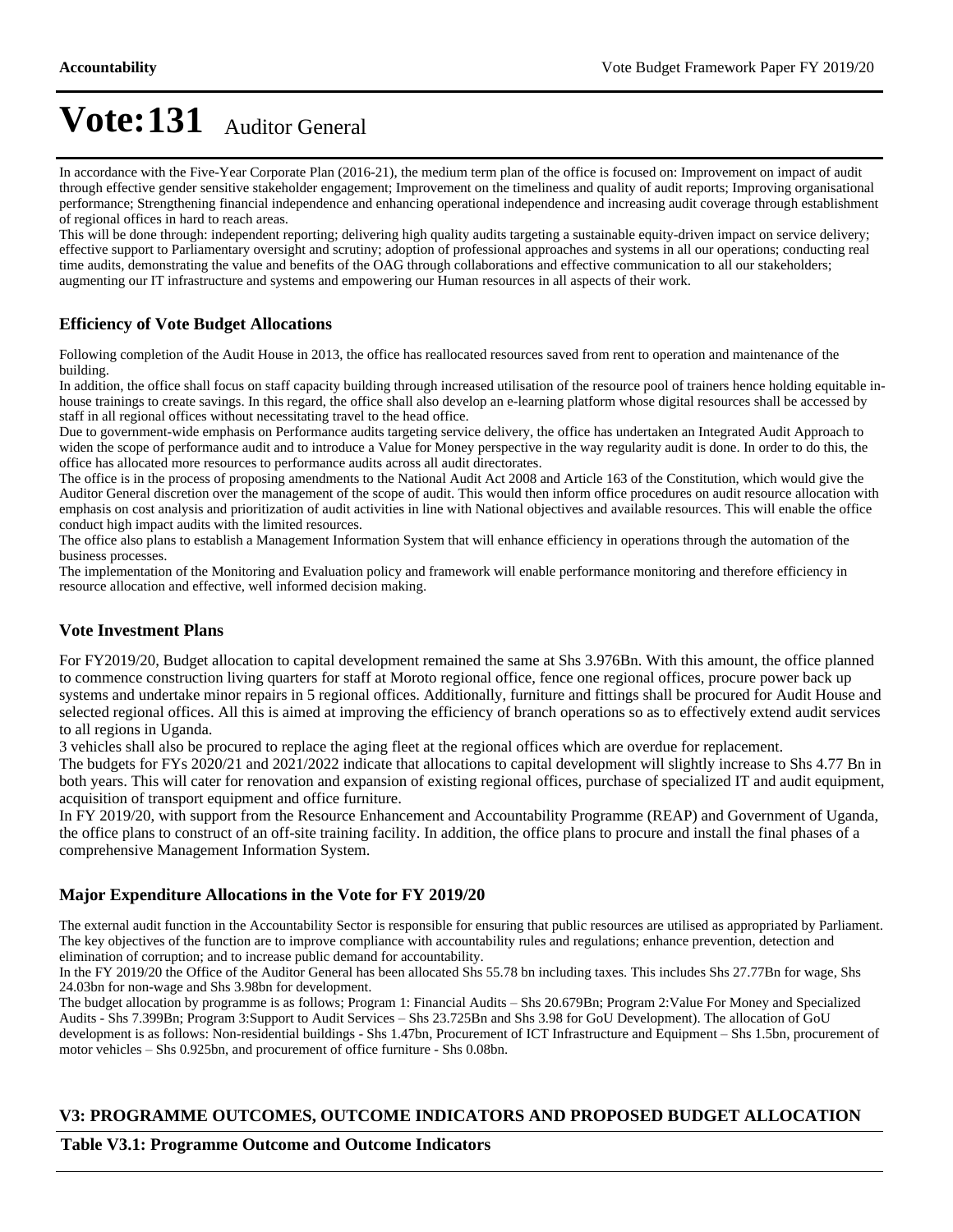| <b>Programme:</b>                                                                                                                                                                                                                                                   | <b>15 Financial Audits</b>                                                                                              |                          |                                            |  |                            |                          |                          |                          |
|---------------------------------------------------------------------------------------------------------------------------------------------------------------------------------------------------------------------------------------------------------------------|-------------------------------------------------------------------------------------------------------------------------|--------------------------|--------------------------------------------|--|----------------------------|--------------------------|--------------------------|--------------------------|
| <b>Programme Objective:</b>                                                                                                                                                                                                                                         | Independent and robust verification of Public Accounts and Treasury Memoranda in the equitable<br>delivery of services. |                          |                                            |  |                            |                          |                          |                          |
| <b>Responsible Officer:</b>                                                                                                                                                                                                                                         | <b>EDWARD AKOL</b>                                                                                                      |                          |                                            |  |                            |                          |                          |                          |
| <b>Programme Outcome:</b>                                                                                                                                                                                                                                           | Improved accountability, transparency, and compliance with laws and regulations in the public<br>sector                 |                          |                                            |  |                            |                          |                          |                          |
| <b>Sector Outcomes contributed to by the Programme Outcome</b>                                                                                                                                                                                                      |                                                                                                                         |                          |                                            |  |                            |                          |                          |                          |
| 1. Value for money in the management of public resources                                                                                                                                                                                                            |                                                                                                                         |                          |                                            |  |                            |                          |                          |                          |
|                                                                                                                                                                                                                                                                     |                                                                                                                         |                          |                                            |  | <b>Performance Targets</b> |                          |                          |                          |
| <b>Programme Performance Indicators (Output)</b>                                                                                                                                                                                                                    |                                                                                                                         | 2017/18<br><b>Actual</b> | 2018/19<br>Q1<br><b>Actual</b>             |  |                            | 2019/20<br><b>Target</b> | 2020/21<br><b>Target</b> | 2021/22<br><b>Target</b> |
| • Level of compliance with public financial<br>management laws and regulations                                                                                                                                                                                      |                                                                                                                         |                          | 0%,30.9%                                   |  |                            | 50%                      | 55%                      | 60%                      |
| <b>Programme Outcome:</b>                                                                                                                                                                                                                                           | Improved quality of audit reports contributing to value for money in the use of Public resources                        |                          |                                            |  |                            |                          |                          |                          |
| <b>Sector Outcomes contributed to by the Programme Outcome</b>                                                                                                                                                                                                      |                                                                                                                         |                          |                                            |  |                            |                          |                          |                          |
| 1. Value for money in the management of public resources                                                                                                                                                                                                            |                                                                                                                         |                          |                                            |  |                            |                          |                          |                          |
|                                                                                                                                                                                                                                                                     |                                                                                                                         |                          |                                            |  | <b>Performance Targets</b> |                          |                          |                          |
| <b>Programme Performance Indicators (Output)</b>                                                                                                                                                                                                                    |                                                                                                                         | 2017/18<br><b>Actual</b> | 2018/19<br>Q1<br><b>Actual</b>             |  |                            | 2019/20<br><b>Target</b> | 2020/21<br><b>Target</b> | 2021/22<br><b>Target</b> |
| • Proportion of external audit report<br>recommendations implemented                                                                                                                                                                                                |                                                                                                                         |                          | 55.05%                                     |  |                            | 75%                      | 78%                      | 80%                      |
| • Adoption rate of OAG recommendations by<br><b>Parliamentary Oversight Committees</b>                                                                                                                                                                              |                                                                                                                         |                          |                                            |  |                            | 50%                      | 60%                      | 70%                      |
| • Level of compliance with the audit ISSAIs                                                                                                                                                                                                                         |                                                                                                                         |                          |                                            |  |                            | 65%                      | 70%                      | 75%                      |
| <b>Programme:</b>                                                                                                                                                                                                                                                   | <b>16 Value for Money and Specialised Audits</b>                                                                        |                          |                                            |  |                            |                          |                          |                          |
| To conduct special audits, examine and assess the level of efficiency, economy and effectiveness in the<br><b>Programme Objective:</b><br>equitable utilization of public resources by Government Institutions.<br><b>Responsible Officer:</b><br>STEPHEN KATEREGGA |                                                                                                                         |                          |                                            |  |                            |                          |                          |                          |
| <b>Programme Outcome:</b>                                                                                                                                                                                                                                           | Effective public service delivery systems and instrumental, causative forensic investigations                           |                          |                                            |  |                            |                          |                          |                          |
| <b>Sector Outcomes contributed to by the Programme Outcome</b>                                                                                                                                                                                                      |                                                                                                                         |                          |                                            |  |                            |                          |                          |                          |
| 1. Value for money in the management of public resources                                                                                                                                                                                                            |                                                                                                                         |                          |                                            |  |                            |                          |                          |                          |
|                                                                                                                                                                                                                                                                     | <b>Performance Targets</b>                                                                                              |                          |                                            |  |                            |                          |                          |                          |
| <b>Programme Performance Indicators (Output)</b>                                                                                                                                                                                                                    |                                                                                                                         | 2017/18<br><b>Actual</b> | 2018/19<br>Q <sub>1</sub><br><b>Actual</b> |  |                            | 2019/20<br><b>Target</b> | 2020/21<br><b>Target</b> | 2021/22<br><b>Target</b> |
| • Number of Judicial and Administrative actions<br>resulting from audits                                                                                                                                                                                            |                                                                                                                         |                          | $\Omega$                                   |  |                            | 10                       | 15                       | 20                       |
| • Nominal amount of savings resulting from<br>audits                                                                                                                                                                                                                |                                                                                                                         |                          | $\boldsymbol{0}$                           |  |                            | $\overline{5}$           | 8                        | 10                       |
|                                                                                                                                                                                                                                                                     |                                                                                                                         |                          |                                            |  |                            |                          |                          |                          |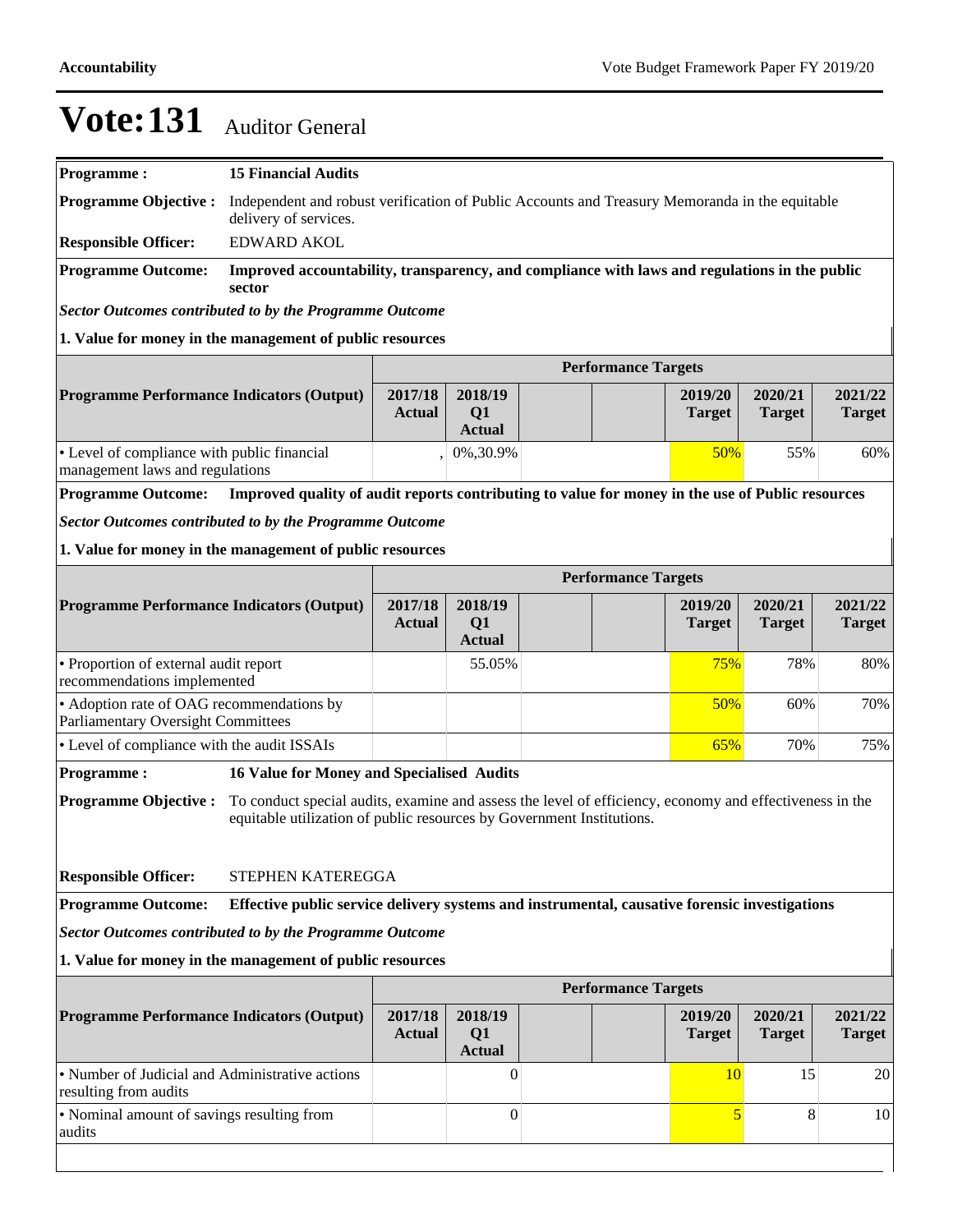| • Number of policy changes and Administrative<br>Instructions resulting from OAG reports         |                                                   |                          | $\Omega$                       |                            | 3                        | 5                        | 8                        |
|--------------------------------------------------------------------------------------------------|---------------------------------------------------|--------------------------|--------------------------------|----------------------------|--------------------------|--------------------------|--------------------------|
| <b>Programme:</b>                                                                                | 17 Support to Audit services                      |                          |                                |                            |                          |                          |                          |
| <b>Programme Objective :</b> Enhance organizational performance and efficiency in operations.    |                                                   |                          |                                |                            |                          |                          |                          |
| <b>Responsible Officer:</b>                                                                      | MAXWELL POUL OGENTHO                              |                          |                                |                            |                          |                          |                          |
| <b>Programme Outcome:</b>                                                                        | A high performing and efficient model institution |                          |                                |                            |                          |                          |                          |
| Sector Outcomes contributed to by the Programme Outcome                                          |                                                   |                          |                                |                            |                          |                          |                          |
| 1. Value for money in the management of public resources                                         |                                                   |                          |                                |                            |                          |                          |                          |
|                                                                                                  |                                                   |                          |                                | <b>Performance Targets</b> |                          |                          |                          |
| <b>Programme Performance Indicators (Output)</b>                                                 |                                                   | 2017/18<br><b>Actual</b> | 2018/19<br>Q1<br><b>Actual</b> |                            | 2019/20<br><b>Target</b> | 2020/21<br><b>Target</b> | 2021/22<br><b>Target</b> |
| • Percentage of Corporate Strategy implemented                                                   |                                                   |                          | 28%                            |                            | 75%                      | 90%                      | 100%                     |
| • Level of OAG compliance with ISSAI's using<br><b>INTOSAI Performance Measurement Framework</b> |                                                   |                          | 61.1%                          |                            | 3                        | 3.5                      |                          |
| • Level of implementation of Internal and<br><b>External Audit Recommendations</b>               |                                                   |                          | 80.64%                         |                            | 80%                      | 90%                      | 100%                     |
| • Increased Audit coverage as a result of<br>operational efficiency                              |                                                   |                          |                                |                            | 200:1                    | 250:1                    | 300:1                    |

### **Table V3.2: Past Expenditure Outturns and Medium Term Projections by Programme**

| Billion Uganda shillings                  | 2017/18        | 2018/19                                   |        | 2019/20                          | <b>MTEF Budget Projections</b> |         |         |         |
|-------------------------------------------|----------------|-------------------------------------------|--------|----------------------------------|--------------------------------|---------|---------|---------|
|                                           | <b>Outturn</b> | <b>Approved Spent By</b><br><b>Budget</b> | End Q1 | <b>Proposed</b><br><b>Budget</b> | 2020/21                        | 2021/22 | 2022/23 | 2023/24 |
| <b>Vote:131 Auditor General</b>           |                |                                           |        |                                  |                                |         |         |         |
| 15 Financial Audits                       | 22.336         | 20.679                                    | 5.150  | 20.679                           | 22.131                         | 23.958  | 26.022  | 28.361  |
| 16 Value for Money and Specialised Audits | 10.578         | 7.400                                     | 1.823  | 7.400                            | 7.939                          | 8.629   | 9.412   | 10.305  |
| 17 Support to Audit services              | 22.120         | 27.701                                    | 6.382  | 27.701                           | 31.497                         | 35.965  | 41.283  | 47.618  |
| <b>Total for the Vote</b>                 | 55.034         | 55,779                                    | 13.355 | 55.779                           | 61.568                         | 68.553  | 76.717  | 86.285  |

### **V4: SUBPROGRAMME PAST EXPENDITURE OUTTURNS AND PROPOSED BUDGET ALLOCATIONS**

### **Table V4.1: Past Expenditure Outturns and Medium Term Projections by SubProgramme**

| <b>Billion Uganda shillings</b>                             | 2017/18        | 2018/19               |                             | 2019/20                          | <b>Medium Term Projections</b> |         |         |         |
|-------------------------------------------------------------|----------------|-----------------------|-----------------------------|----------------------------------|--------------------------------|---------|---------|---------|
|                                                             | Outturn Budget | <b>Approved</b> Spent | $\bf{By}$<br><b>End Sep</b> | <b>Proposed</b><br><b>Budget</b> | 2020/21                        | 2021/22 | 2022/23 | 2023/24 |
| Programme: 15 Financial Audits                              |                |                       |                             |                                  |                                |         |         |         |
| 02 Central Government One                                   | 4.804          | 4.494                 | 1.035                       | 4.494                            | 4.779                          | 5.123   | 5.504   | 5.929   |
| 03 Central Government Two                                   | 4.999          | 4.790                 | 1.228                       | 4.790                            | 5.103                          | 5.485   | 5.912   | 6.390   |
| 04 Local Authorities                                        | 13.041         | 11.395                | 2.887                       | 11.395                           | 12.248                         | 13.351  | 14.606  | 16.042  |
| <b>Total For the Programme: 15</b>                          | 22.844         | 20.679                | 5.150                       | 20.679                           | 22.131                         | 23.958  | 26.022  | 28.361  |
| <b>Programme: 16 Value for Money and Specialised Audits</b> |                |                       |                             |                                  |                                |         |         |         |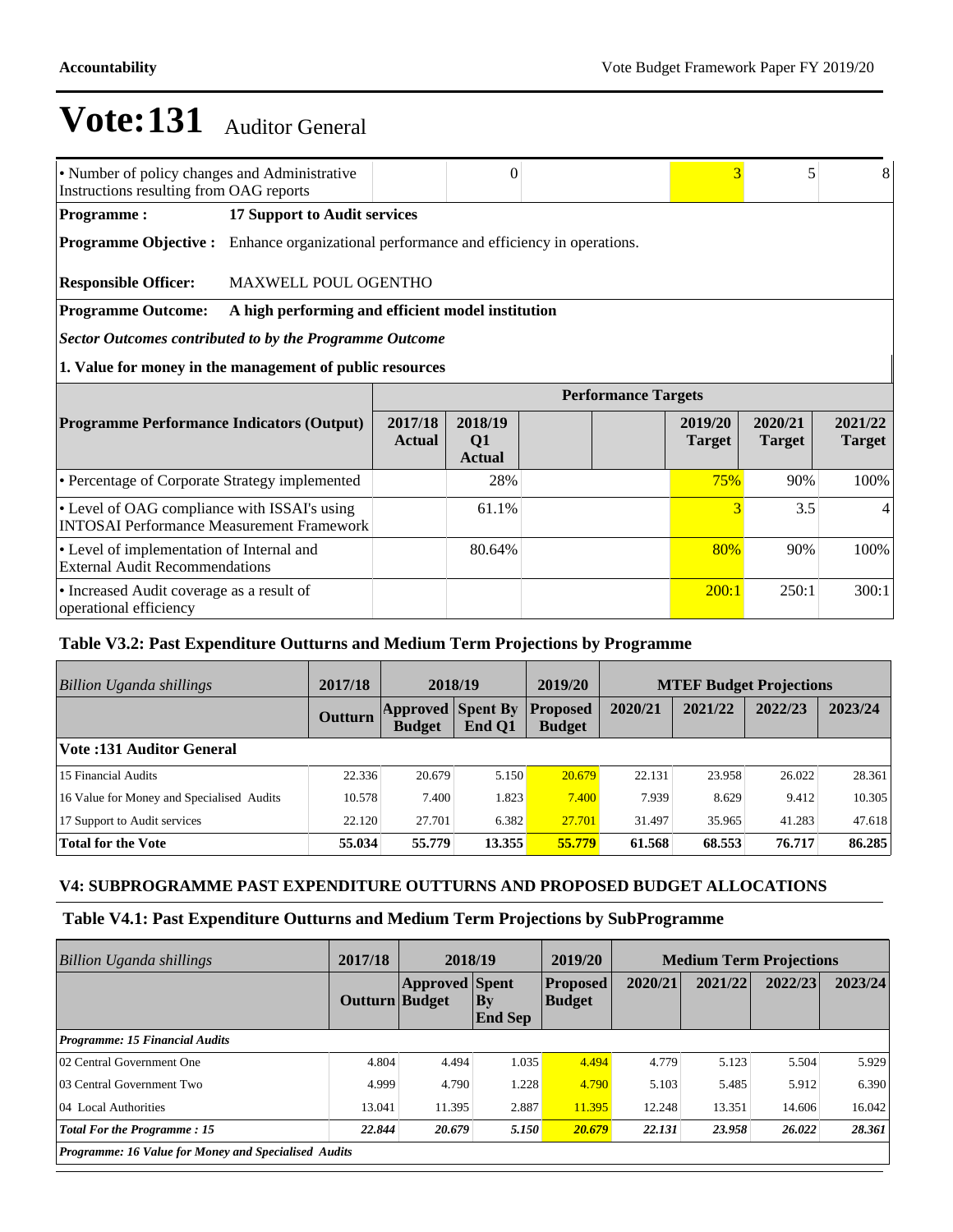| 05 Value for Money and Specialised Audits      | 4.665  | 3.967  | 0.961  | 3.967  | 4.275  | 4.678  | 5.139  | 5.669  |
|------------------------------------------------|--------|--------|--------|--------|--------|--------|--------|--------|
| 06 Forensic Investigations and Special Audits  | 6.533  | 3.432  | 0.862  | 3.432  | 3.664  | 3.951  | 4.273  | 4.636  |
| <b>Total For the Programme: 16</b>             | 11.198 | 7.400  | 1.823  | 7.400  | 7.939  | 8.629  | 9.412  | 10.305 |
| <b>Programme: 17 Support to Audit services</b> |        |        |        |        |        |        |        |        |
| 01 Headquarters                                | 18.146 | 23.725 | 6.381  | 23.725 | 26.727 | 31.195 | 36.513 | 42.848 |
| 0362 Support to Office of the Auditor General  | 3.974  | 3.976  | 0.002  | 3.976  | 4.771  | 4.771  | 4.771  | 4.771  |
| <b>Total For the Programme: 17</b>             | 22.120 | 27.701 | 6.382  | 27.701 | 31.497 | 35.965 | 41.283 | 47.618 |
| <b>Total for the Vote:131</b>                  | 56.162 | 55,779 | 13.355 | 55.779 | 61.568 | 68.553 | 76.717 | 86.285 |

### **Table V4.2: Key Changes in Vote Resource Allocation**

| Major changes in resource allocation over and above the<br>previous financial year | Justification for proposed Changes in Expenditure and<br><b>Outputs</b>                                        |  |  |  |  |  |
|------------------------------------------------------------------------------------|----------------------------------------------------------------------------------------------------------------|--|--|--|--|--|
| Vote :131 Auditor General                                                          |                                                                                                                |  |  |  |  |  |
| <i>Programme: 17 Support to Audit services</i>                                     |                                                                                                                |  |  |  |  |  |
| Output: 72 Government Buildings and Administrative Infrastructure                  |                                                                                                                |  |  |  |  |  |
| Change in Allocation (UShs Bn):<br>0.500                                           | 0.5 bn was transferred to Non Residential buildings to<br>facilitate construction of staff quarters in Moroto. |  |  |  |  |  |
| Output: 76 Purchase of Office and ICT Equipment, including Software                |                                                                                                                |  |  |  |  |  |
| Change in Allocation (UShs Bn):<br>(0.500)                                         | 0.5 bn was transferred from this item to No residential<br>buildings in line with the agreed operational plan. |  |  |  |  |  |

### **Table V4.3: Major Capital Investment (Capital Purchases outputs over 0.5Billion)**

|                                                                                                                                                     | FY 2018/19 |                                                                                                                                    | <b>FY 2019/20</b>                                                                                                 |  |
|-----------------------------------------------------------------------------------------------------------------------------------------------------|------------|------------------------------------------------------------------------------------------------------------------------------------|-------------------------------------------------------------------------------------------------------------------|--|
| <b>Appr. Budget and Planned Outputs</b>                                                                                                             |            | <b>Expenditures and Achievements</b><br>by end Sep                                                                                 | <b>Proposed Budget and Planned Outputs</b>                                                                        |  |
| <b>Vote 131 Auditor General</b>                                                                                                                     |            |                                                                                                                                    |                                                                                                                   |  |
| Programme : 17 Support to Audit services                                                                                                            |            |                                                                                                                                    |                                                                                                                   |  |
| Project: 0362 Support to Office of the Auditor General                                                                                              |            |                                                                                                                                    |                                                                                                                   |  |
| <b>Output: 72 Government Buildings and Administrative Infrastructure</b>                                                                            |            |                                                                                                                                    |                                                                                                                   |  |
| Construction of the Centre for Audit Excellence<br>Procurement of a power back up system for 5<br>regional offices<br>Fencing of 2 regional offices |            | Routine repair and maintenance of<br>office buildings carried out AC,<br>generator, lifts, CCTV, Fire<br>extinguishers maintained. | 5 Staff quarters constructed at Moroto<br>regional office<br>Power back up system procured for 1<br><b>branch</b> |  |
|                                                                                                                                                     |            | Land acquisition plans developed                                                                                                   |                                                                                                                   |  |
| <b>Total Output Cost(Ushs</b><br>Thousand):                                                                                                         | 0.970      | 0.000                                                                                                                              | <b>1.470</b>                                                                                                      |  |
| Gou Dev't:                                                                                                                                          | 0.970      | 0.000                                                                                                                              | 1.470                                                                                                             |  |
| Ext Fin:                                                                                                                                            | 0.000      | 0.000                                                                                                                              | 0.000                                                                                                             |  |
| $A.I.A$ :                                                                                                                                           | 0.000      | 0.000                                                                                                                              | 0.000                                                                                                             |  |
| <b>Output: 75 Purchase of Motor Vehicles and Other Transport Equipment</b>                                                                          |            |                                                                                                                                    |                                                                                                                   |  |

#### The office plans to procure 4 vehicles to replace those due for boarding off and, a Vehicle Security Scan system to manage the fleet.

Specifications for procurement of 4 3 motor vehicles procured vehicles prepared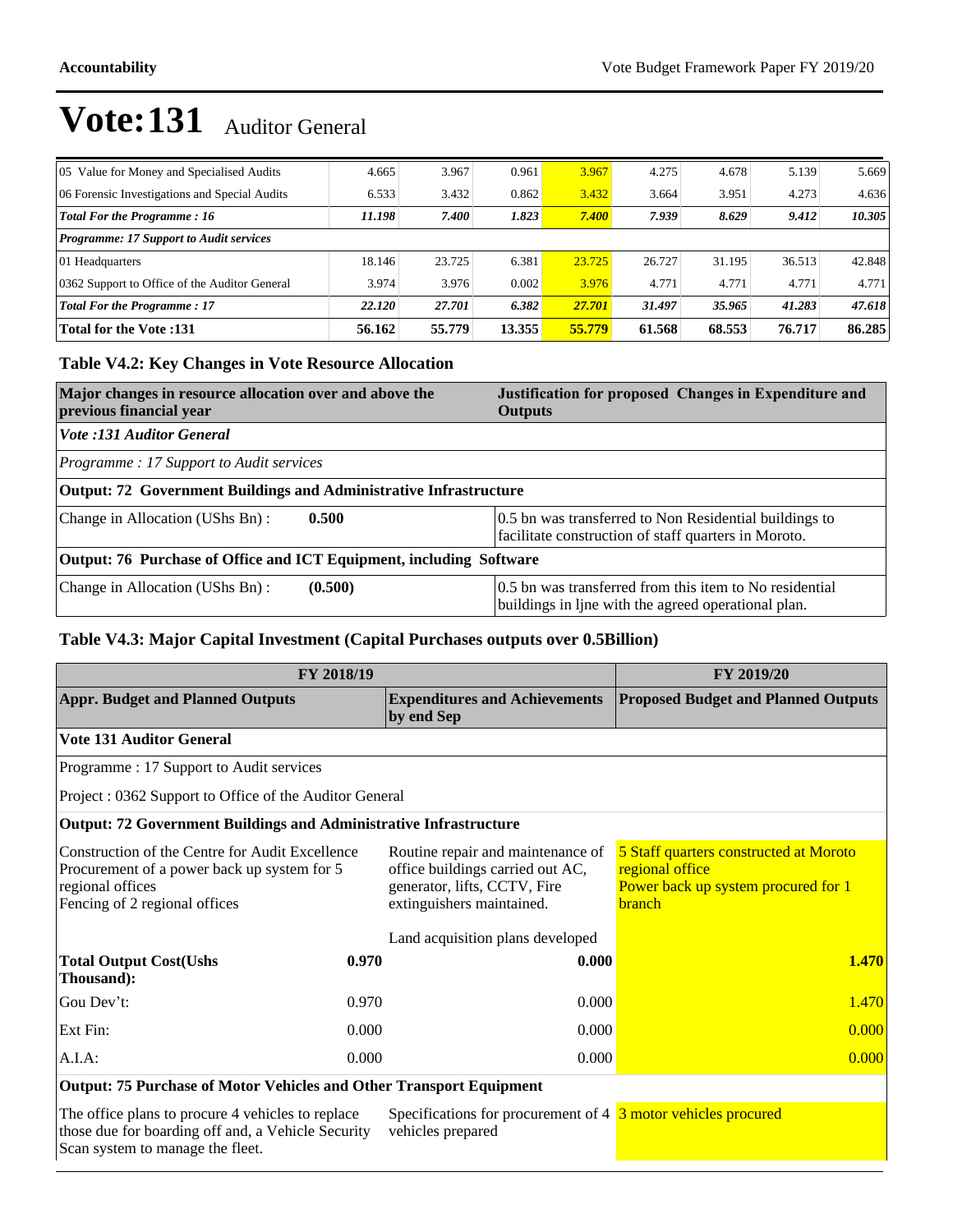| <b>Total Output Cost(Ushs)</b><br>Thousand):                                                                                                                                        | 0.926 | 0.000                                           | 0.926                                                                                                            |
|-------------------------------------------------------------------------------------------------------------------------------------------------------------------------------------|-------|-------------------------------------------------|------------------------------------------------------------------------------------------------------------------|
| Gou Dev't:                                                                                                                                                                          | 0.926 | 0.000                                           | 0.926                                                                                                            |
| Ext Fin:                                                                                                                                                                            | 0.000 | 0.000                                           | 0.000                                                                                                            |
| $A.I.A$ :                                                                                                                                                                           | 0.000 | 0.000                                           | 0.000                                                                                                            |
| Output: 76 Purchase of Office and ICT Equipment, including Software                                                                                                                 |       |                                                 |                                                                                                                  |
| Outputs include: Procurement of Computers,<br>Annual renewal and procurement of TeamMate<br>licenses,, Kaspersky Anti-Virus Renewal,<br>procurement of IDEA Data Analysis licenses. |       | Specifications for VSCAN<br>equipment developed | <b>TeamMate licenses purchased</b><br>40 laptops, 20 Projectors, video<br>conferencing and PA equipment procured |
| <b>Total Output Cost(Ushs)</b><br>Thousand):                                                                                                                                        | 2.000 | 0.000                                           | 1.500                                                                                                            |
| Gou Dev't:                                                                                                                                                                          | 2.000 | 0.000                                           | <b>1.500</b>                                                                                                     |
| Ext Fin:                                                                                                                                                                            | 0.000 | 0.000                                           | 0.000                                                                                                            |
| $A.I.A$ :                                                                                                                                                                           | 0.000 | 0.000                                           | 0.000                                                                                                            |

## *V5: VOTE CHALLENGES FOR 2019/20 AND ADDITIONAL FUNDING REQUESTS*

#### **Vote Challenges for FY 2019/20**

The major challenges being encountered in the office are discussed below:

Mismatch in Reporting Timelines: The PFM Act 2015 requires the Auditor General to report to Parliament 31st December every year. Alignment of our audit year and financial year outcomes has posed a challenge and the six-month period following the end of the financial year exerts pressure to produce audit reports in a timely manner.

High cost of asset maintenance: The office has been able to construct Audit House and regional branch offices with the support of GoU and development partners enabling us to take audit services closer to the public. However this has led to increase in funding requirements necessary to meet the operational and maintenance costs. This poses a risk due to the limited budgetary allocation.

International Obligations: The OAG was appointed to Chair the INTOSAI Working Group on Extractive Industries (WGEI). However, due to inadequate funding, it has been unable to fully operationalize the secretariat and participate effectively in the international arena.

Follow±Up on Implementation of Recommendations: Lack of an effective system to track implementation of audit recommendations has impeded the ability of the office to demonstrate its relevance to the citizens. In addition, the backlog in the discussion of audit reports by Parliament has affected the impact of audit work since recommendations are partially implemented.

Increasing Audit Scope: The expanding scope of audit coverage (local governments and schools) in addition to increasing demand for public works audit, special audits and forensic investigations has been difficult to cope with due to limited staff and budgetary allocations to execute requests and audit plans. This results in accumulation of audit backlogs.

Staff Retention: Retention of qualified and skilled staff especially the non-accountants has been difficult due to relatively lower remuneration levels and limited opportunities for career growth. This has led to exit of highly skilled staff which negatively impacts audit deliverables.

Procurement Delays in Donor-Supported Projects: Complex procurement procedures associated with Donor funded projects have led to

implementation delays for example with regards to construction of Hoima and Moroto regional offices and the procurement of MIS. Under-release of funds: Non realization of our projected cash flow requirements, especially regarding the Development budget, has impeded timely

budget execution. For example during the procurement of vehicles and insufficient budgetary allocations to settle pension arrears.

### **Table V5.1: Additional Funding Requests**

| Additional requirements for funding and outputs in 2019/20 | Justification of requirement for additional outputs and<br>funding |
|------------------------------------------------------------|--------------------------------------------------------------------|
| <b>Vote: 131 Auditor General</b>                           |                                                                    |
| <b>Programme: 15 Financial Audits</b>                      |                                                                    |
| $\theta$ <i>OutPut</i> : 01 Financial Audits               |                                                                    |